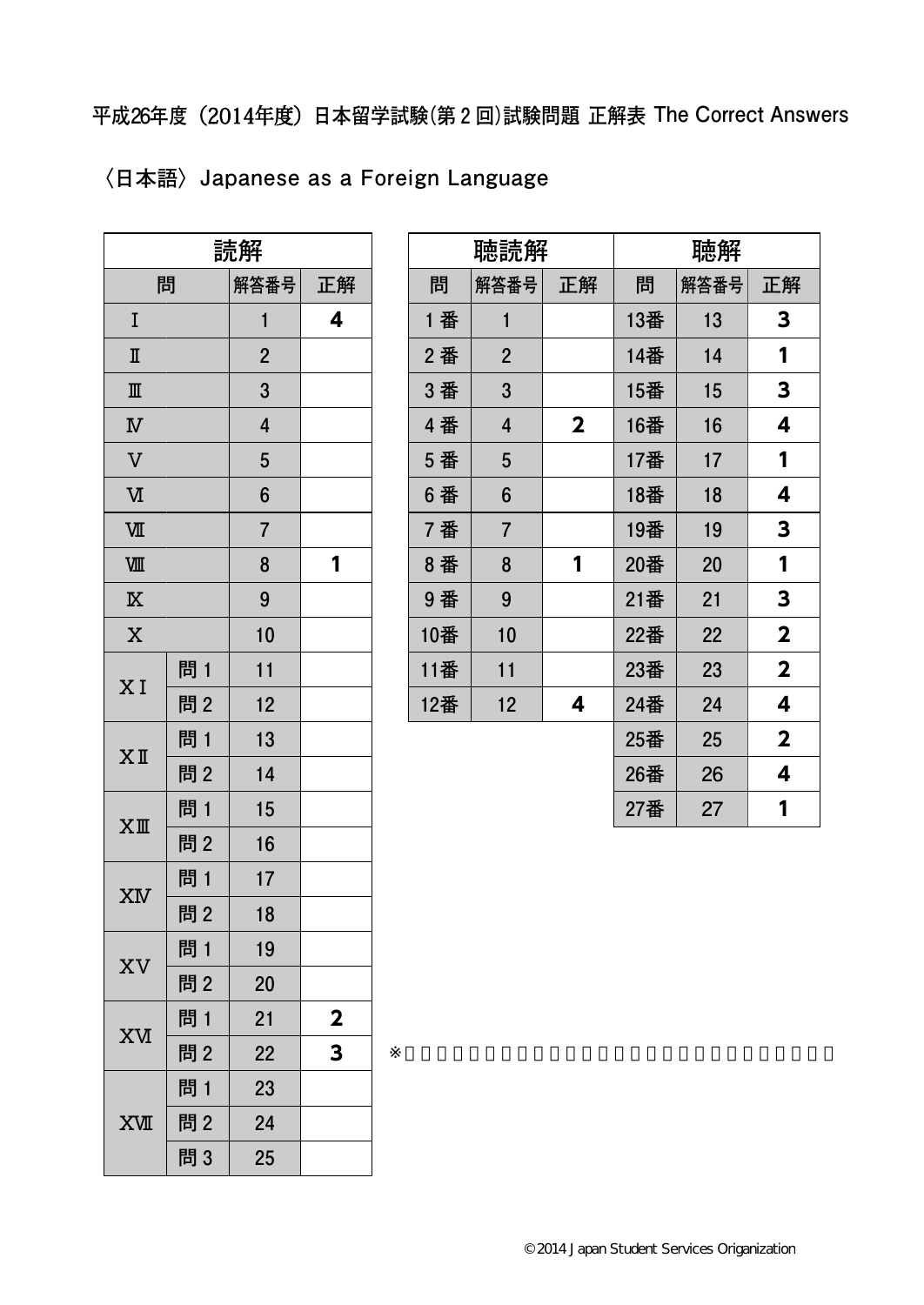## **〈理 科〉Science**

| 物理 Physics            |      |                |                         |
|-----------------------|------|----------------|-------------------------|
|                       | 問 Q. | 解答番号<br>row    | 正解 A.                   |
|                       | 問 1  | 1              | 4                       |
|                       | 問2   | $\overline{2}$ | $\mathbf 2$             |
|                       | 問3   | 3              | 4                       |
| I                     | 問 4  | $\overline{4}$ | 5                       |
|                       | 問5   | 5              | 4                       |
|                       | 問6   | 6              | 4                       |
|                       | 問7   | $\overline{7}$ | $\overline{\mathbf{2}}$ |
| $\mathbb I$           | 問1   | 8              | 3                       |
|                       | 問2   | 9              | 3                       |
|                       | 問3   | 10             | 4                       |
| $\mathbb{I}$          | 問1   | 11             | 1                       |
|                       | 問2   | 12             | 1                       |
|                       | 問3   | 13             | $\overline{\mathbf{2}}$ |
| $\overline{\text{N}}$ | 問1   | 14             | $\mathbf{2}$            |
|                       | 問2   | 15             | 6                       |
|                       | 問3   | 16             | 3                       |
|                       | 問 4  | 17             | 3                       |
|                       | 問5   | 18             | 1                       |
|                       | 問6   | 19             | 1                       |

| 化学 Chemistry |                |                         |  |
|--------------|----------------|-------------------------|--|
| 問 Q.         | 解答番号<br>row    | 正解 A.                   |  |
| 問 1          | 1              | $\mathbf 2$             |  |
| 問2           | $\overline{2}$ | 4                       |  |
| 問3           | 3              | 3                       |  |
| 問 4          | $\overline{4}$ | 4                       |  |
| 問5           | 5              | 1                       |  |
| 問6           | 6              | 5                       |  |
| 問7           | 7              | 5                       |  |
| 問8           | 8              | $\overline{\mathbf{2}}$ |  |
| 問9           | 9              | 4                       |  |
| 問10          | 10             | 3                       |  |
| 問11          | 11             | 4                       |  |
| 問12          | 12             | 3                       |  |
| 問13          | 13             | 5                       |  |
| 問14          | 14             | 1                       |  |
| 問15          | 15             | 1                       |  |
| 問16          | 16             | $\overline{\mathbf{2}}$ |  |
| 問17          | 17             | $\overline{\mathbf{2}}$ |  |
| 問18          | 18             | 4                       |  |
| 問19          | 19             | $\overline{\mathbf{2}}$ |  |
| 問20          | 20             | 5                       |  |

| 生物 Biology |                         |                         |  |
|------------|-------------------------|-------------------------|--|
| 問 Q.       | 解答番号<br>row             | 正解 A.                   |  |
| 問 1        | 1                       | 6                       |  |
| 問2         | $\overline{2}$          | 3                       |  |
| 問3         | 3                       | 1                       |  |
| 問 4        | $\overline{\mathbf{4}}$ | 3                       |  |
| 問 5        | 5                       | 5                       |  |
| 問6         | 6                       | 1                       |  |
| 問7         | $\overline{7}$          | 3                       |  |
| 問8         | 8                       | 5                       |  |
| 問9         | 9                       | 4                       |  |
| 問10        | 10                      | 6                       |  |
| 問11        | 11                      | 3                       |  |
|            | 12                      | 5                       |  |
| 問12        | 13                      | $\overline{\mathbf{2}}$ |  |
| 問13        | 14                      | 5                       |  |
| 問14        | 15                      | 3                       |  |
| 問15        | 16                      | 3                       |  |
|            | 17                      | 3                       |  |
| 問16        | 18                      | 1                       |  |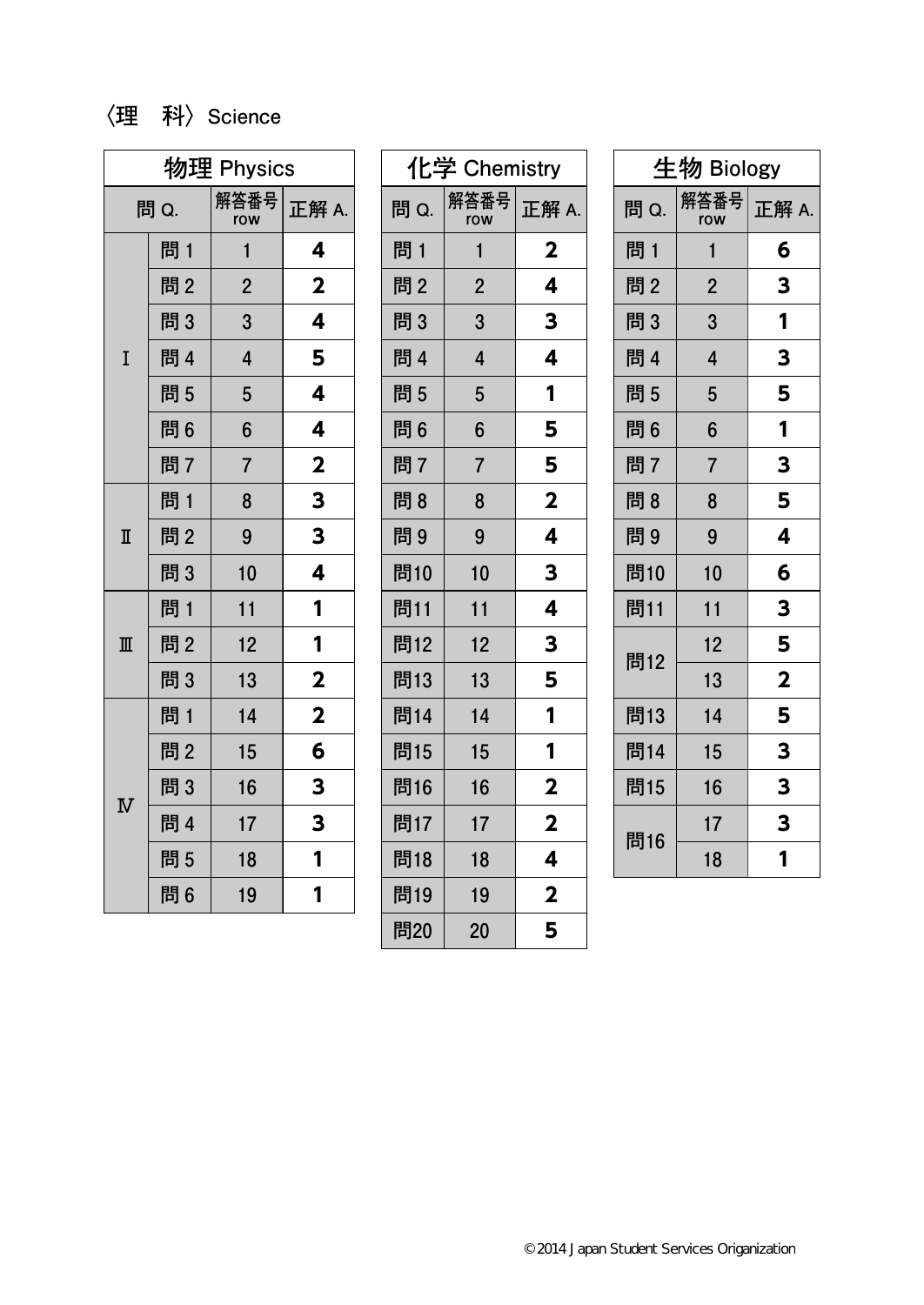## **〈総合科目〉Japan and the World**

| 問 Q. | 解答番号<br>row    | 正解 A.                   |
|------|----------------|-------------------------|
|      | 1              | 1                       |
| 問 1  | $\overline{2}$ | 3                       |
|      | 3              | 3                       |
|      | $\overline{4}$ | 1                       |
|      | 5              | $\mathbf{2}$            |
| 問2   | 6              | $\overline{\mathbf{2}}$ |
|      | $\overline{7}$ | 4                       |
|      | 8              | 3                       |
| 問3   | 9              | $\overline{\mathbf{2}}$ |
| 問 4  | 10             | 4                       |
| 問5   | 11             | 4                       |
| 問6   | 12             | 3                       |
| 問7   | 13             | 1                       |
| 問8   | 14             | 4                       |
| 問9   | 15             | 3                       |
| 問10  | 16             | $\overline{\mathbf{2}}$ |
| 問11  | 17             | 1                       |
| 問12  | 18             |                         |
| 問13  | 19             |                         |
| 問14  | 20             | 1                       |

| 問 Q. | 解答番号<br>row | 正解 A.       |
|------|-------------|-------------|
|      | 21          | 4           |
| 問15  | 22          | $\mathbf 2$ |
| 問16  | 23          | 3           |
| 問17  | 24          | 3           |
| 問18  | 25          | 3           |
| 問19  | 26          | 4           |
| 問20  | 27          | $\mathbf 2$ |
| 問21  | 28          | 1           |
| 問22  | 29          | 1           |
| 問23  | 30          | 3           |
| 問24  | 31          |             |
|      | 32          | 4           |
| 問25  | 33          | $\mathbf 2$ |
| 問26  | 34          | 1           |
| 問27  | 35          | 1           |
| 問28  | 36          | 4           |
| 問29  | 37          | $\mathbf 2$ |
| 問30  | 38          | 3           |